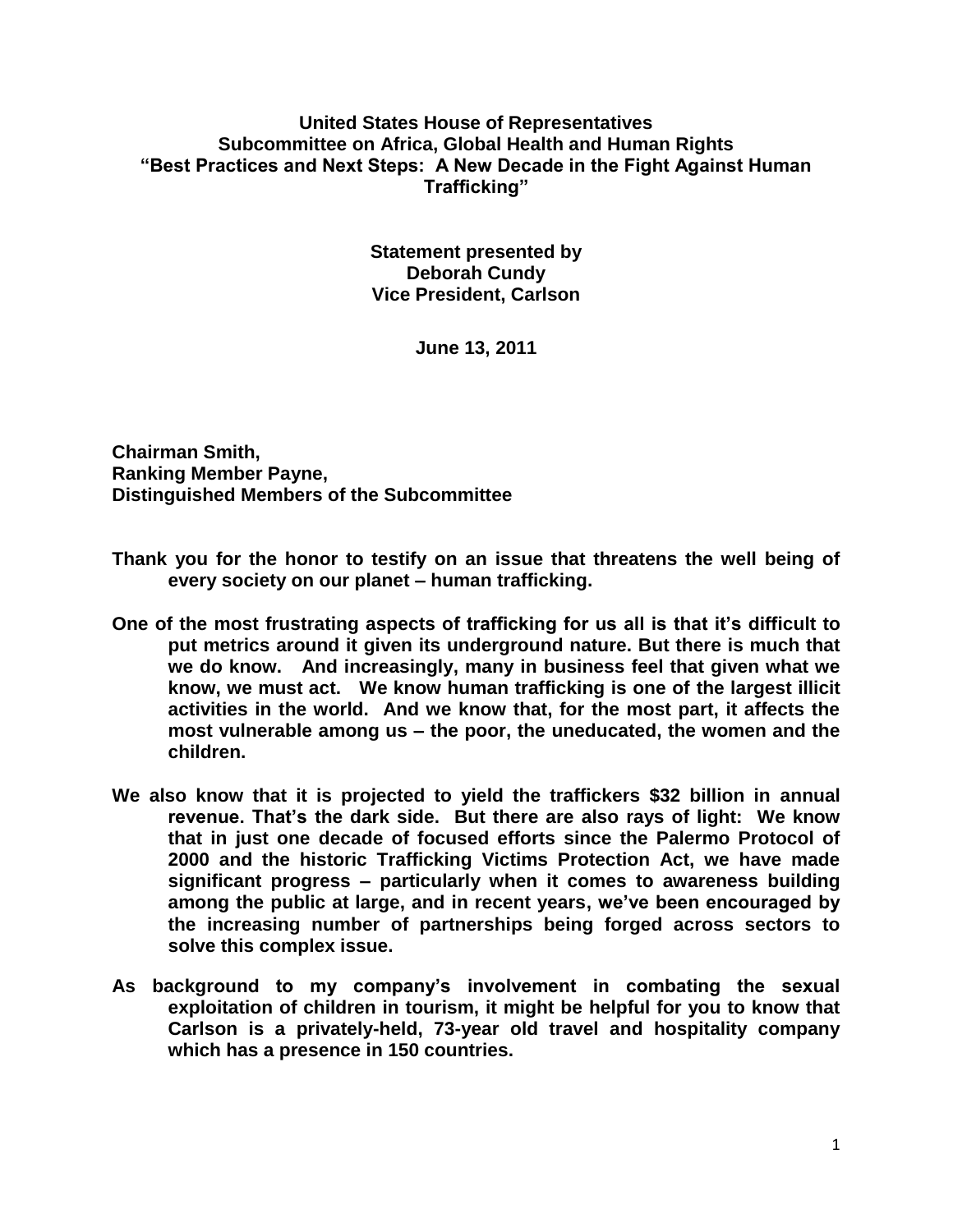- **Our hotel brands include Radisson Hotels, Country Inn & Suites, Park Inn and Park Plaza – most of these are franchised properties. We are also a majority owner in The Rezidor Hotel Group which operates our brands in Europe, Africa and the Middle East and is publically traded on European stock exchanges. There are, in total, about 1,077 hotels operating under a Carlson brand employing more than 70,000 people. Other Carlson companies include Carlson Wagonlit Travel (the world's largest travel management company) and T.G.I. Friday's restaurants. But for today's purposes, I'll focus on the hotel operations.**
- **In 2004, Carlson was approached by the U.S. State Department to sign what is known as the travel industry's Code of Conduct to protect children from sexual exploitation. We were shocked to learn that at any moment in time, more than 2 million children are being sexually abused.**
- **In the travel industry, this abuse is sometimes played out in hotels at tourism sites around the world. There are hotels that are complicit in these activities but often they are unwitting facilitators.**
- **The Code of Conduct basically asks that the signatory train its employees in what to look for and how to report it so that the employee base becomes a virtual army of eyes and ears. The Code asks that the signatory raise awareness among its customers, that it includes language in its supplier contracts and corporate ethics policy repudiating the sexual exploitation of children and that it reports annually on its activities to The Code Secretariat.**
- **I am proud to say that our Chairman and then CEO of Carlson, Marilyn Carlson Nelson, made the decision that Carlson would be the first global, North American travel company to sign The Code. But not before we had some spirited internal debate about the pros and cons of such an action. Our legal department was concerned about possible liability and our public relations department was worried that consumers might associate our brands with child trafficking - even if we were doing something to fight it. In the end, we have had nothing but positive reaction to our signing by all stakeholders groups.**
- **The brief video I'd like to share with you now is one element in Carlson's module on human trafficking that's included in what we call our "Responsible Business" training which every hotel employee goes through. In this, you'll see a few scenarios designed to help our employees know what kind of behavior to watch for as it pertains to a possible child trafficking situation.**

**(RUN "HOTEL SCENARIO" VIDEO)**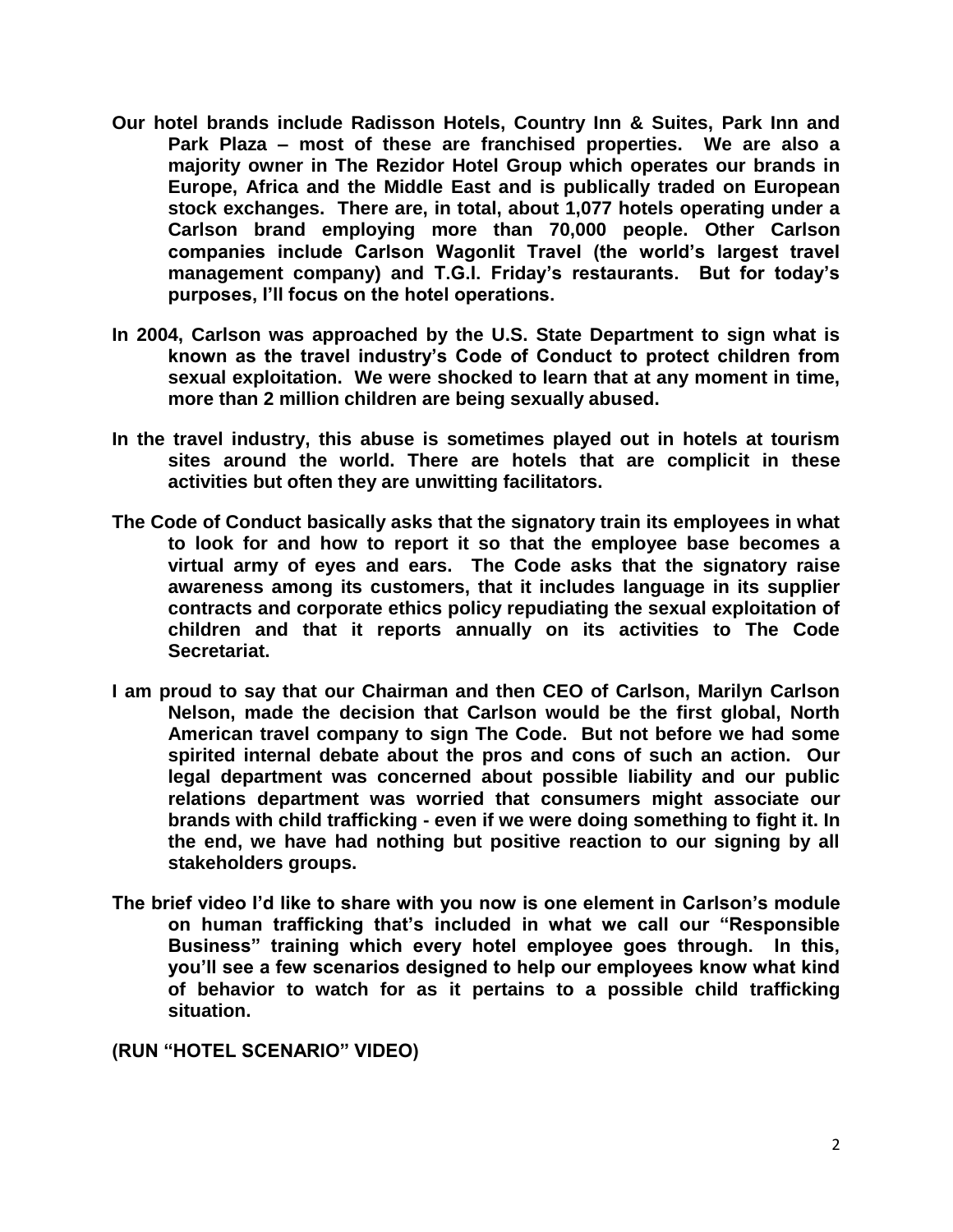- **While Carlson was the first global hotel company in North America to sign the Code, we would have gladly given up our leadership position to have others join us. As a matter of fact, we have offered to share our training materials with any of our hotel competitors. We have always felt that there are many ways in which we can compete against each other…but on this issue, we must join hands.**
- **Yet for 7 years, we remained the only hotel company to sign …until just a few months ago when a significant milestone was reached: The world's largest airline, Delta, and the global hotel chain, Hilton, both signed the Code of Conduct to protect children from sexual exploitation. And we salute our industry colleagues for doing so.**
- **To be fair, we know that while the majority of hotels have not signed, a few are doing some things to prevent the problem, but we feel that signing The Code provides all of us with a consistent template for implementation of these programs, a way to share best practices, a third-party monitoring tool to ensure that we are all doing our part and a very public shared commitment.**
- **We look forward to the day when engagement by the travel industry in antitrafficking activities is not considered to be a "corporate social responsibility initiative" but rather a normal business practice. In fact, the goal should be that one day we will have "normalized" corporate efforts to combat human trafficking to such a degree that they are embedded in every industry.**
- **At Carlson, we believe that business can be one of the most powerful forces for good on the planet. We see examples of that in the Body Shop, in LexisNexis, in Manpower, Ford, Microsoft, Delta Airlines, Chiquita and dozens of other companies that are using their resources, their problem solving skills and their voices to engage in this issue. They are examining their own practices, training their employees and educating their customers and shareholders.**
- **But with any complex problem – no one sector can solve it alone. Business, government, civil society and academia must partner more closely. We must understand each other's unique roles and leverage them. There are pieces of this problem that each of us must be accountable for in collaboration with each other to solve.**
- **Conferences on the issue of human trafficking abound. They are enlightening and build networks to be sure. NGO Coalitions are ever-forming. Trade organizations - such as the International Travel Partnership – are exploring this issue and select businesses are self-organizing to mount their own efforts such as The Business Coalition Against Human Trafficking.**